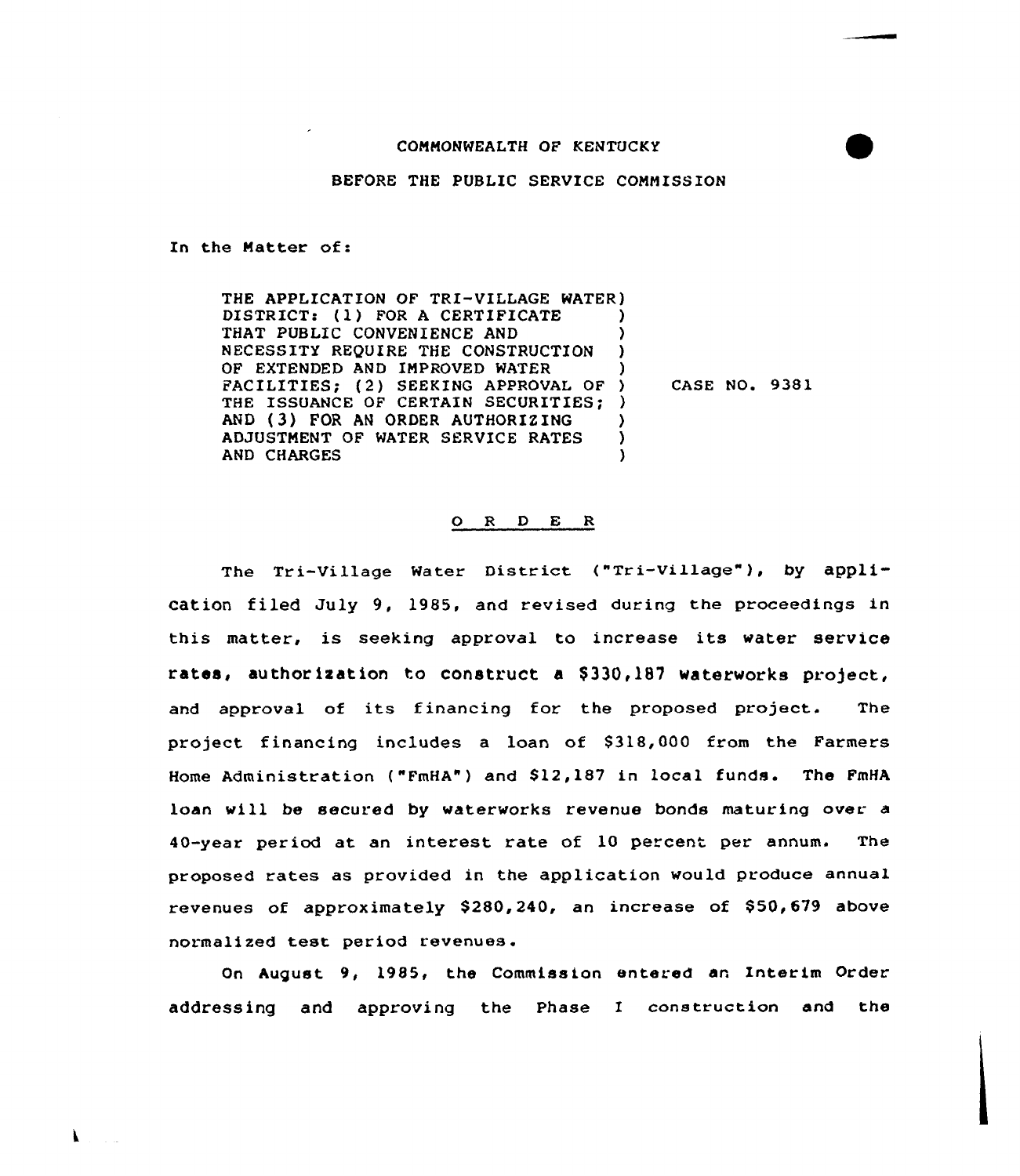associated interim financing plan. The Phase I construction consisted of parallel waterline construction between the City of Owenton and the Owen County schools. This Order will address the Phase II construction, the permanent financing plan, revenue requirements and rate design.

The proposed Phase II construction includes improvements to and maintenance on the existing water distribution system. Plans and specifications for the Phase II construction prepared by Parrott, Ely and Hurt, Consulting Engineers, Inc., of Lexington, Kentucky, ("Engineer" ) have been approved by the Division of Mater of the Natural Resources and Environmental Protection Cabinet.

<sup>A</sup> hearing was held in the offices of the Public Service Commission, Frankfort, Kentucky, on April 17, 1986. There were no intervenors present and no protests were entered.

On April 18, 1986, Tri-Village, by letter of counsel, sought to address an issue raised at the hearing in regards to specific compliance with the notice requirements set forth at 807 KAR 5>011 and expressly as to Section 8(3). Tri-Village contends that it has substantially complied with the notice requirements. The Commission has accepted Tri-Village's letter as a motion to deviate for good cause shown as per 807 KAR 5:011, Section 14.

### TEST PERIOD

Tri-Village proposed and the Commission has accepted the 12-month period ending December 31, 1984, as the test period in this proceeding.

 $-2-$ 

والمتحافظ فالفاق والمحافرة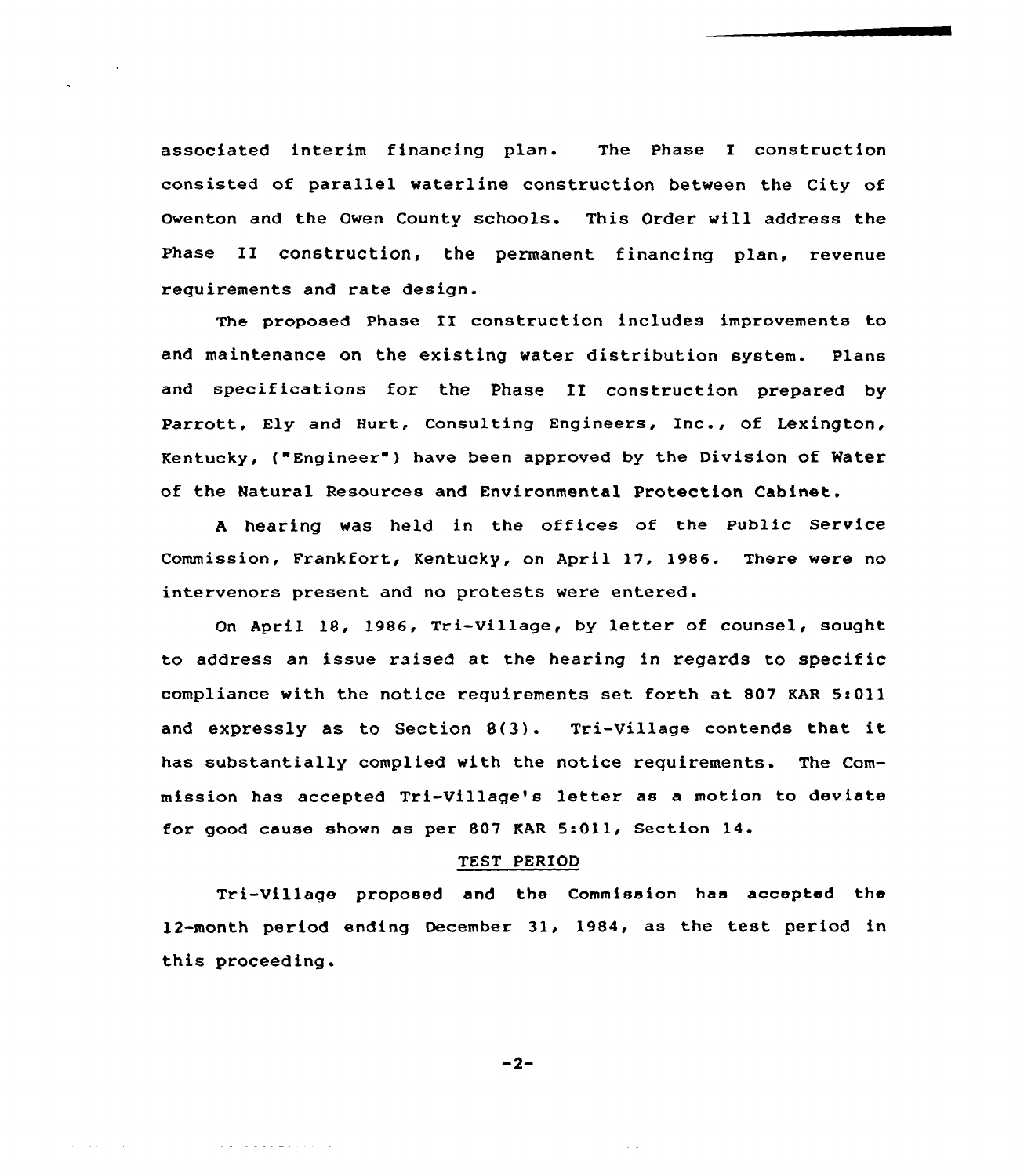## REVENUES AND EXPENSES

Tri-Village had actual test period operating income before interest expense and debt service of \$4,948 which it adjusted via an amended application filed March 27, 1986, to an operating loss of \$2,210 to reflect the increased cost of water from its supplier, the city of owenton, Kentucky. The commission has accepted Tri-Village's actual operations as adjusted for rate-making purposes with the following exceptions:

### Normalized Revenues

Tri-Village had actual test period revenues of \$188,613. In Case No.  $9025<sup>1</sup>$  the Commission allowed Tri-Village to change from four rate schedules to one. Only <sup>2</sup> months of the test period reflect this change in rate design. Normalized revenues have been determined using the approved rate design change and increased rates for the entire test period. Therefore, the Commission has determined Tri-Village's normalized test period revenues to be \$231,136, an increase of \$42,523 based on a billing analysis performed by Commission staff, which will be discussed in greater detail in a later section of this Order.

### Purchased Mater Expense

In its amended application Tri-Village utilized its 1985 sales volume as the basis for its calculation of increased

<sup>&</sup>lt;sup>1</sup> The Application of Tri-Village Water District for an Order Permitting the Applicant to Revise Its Rates, Order entered October 26, 1984.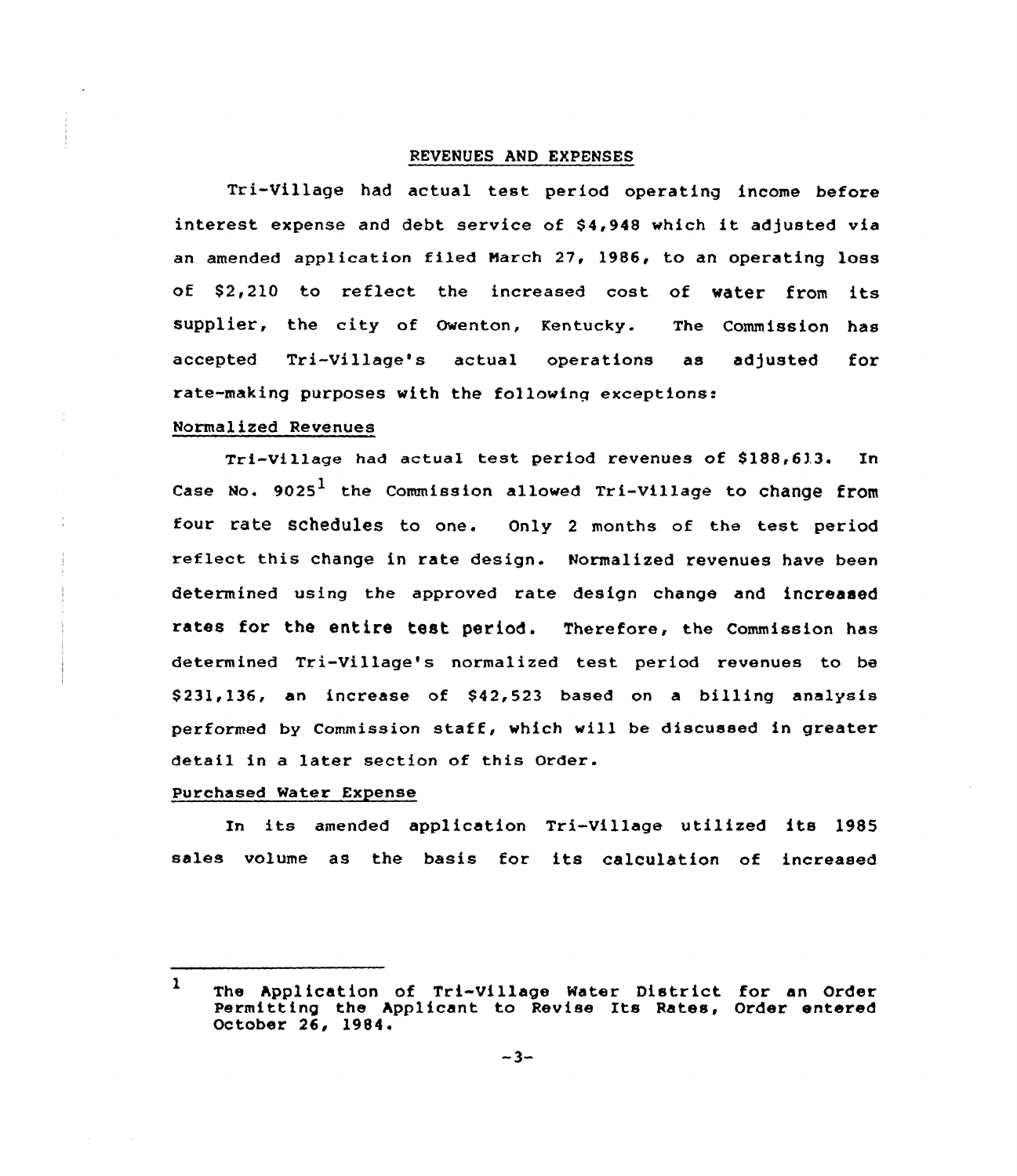purchased water costs as <sup>a</sup> result of an increased rate from its supplier. Since the test period in this proceeding was 1984 and the financial statements for that period were the basis of interrogatives issued in this proceeding, the Commission, in an effort to more closely match all of Tri-Village's expenses to the period in which revenues were earned, has based Tri-Village's allowable purchased water expense on its 1984 sales volume. Therefore, the Commission has determined the adjusted test period purchased water expense to be  $$89,591.<sup>2</sup>$  an increase of \$167 over Tri-Village's adjusted expense of \$89,424. This calculation is based an an allowance of 15 percent line loss, the maximum allowed for rate-making purposes.

## Rate Case Expense

Tri-Village expensed during the test period \$3,672 of rate case expenses. The Commission is of the opinion that for rate-making purposes these expenses should be amortized over a 3-year period since they should provide benefit to Tri-Village for this time period. Therefore, the Commission has reduced this expense by  $$2,448.$ 

### Depreciation Expense

Tri-Village recorded depreciation expense of \$22,091 during the test period. In response to an information request filed October 28, 1985, Tri-Village admitted that contributions in aid

<sup>2</sup> (Test Period sales of  $68,606,100$  gallons  $\div$  .85 for allowable line loss) X (\$1.11/1000 gallons) = \$89,591.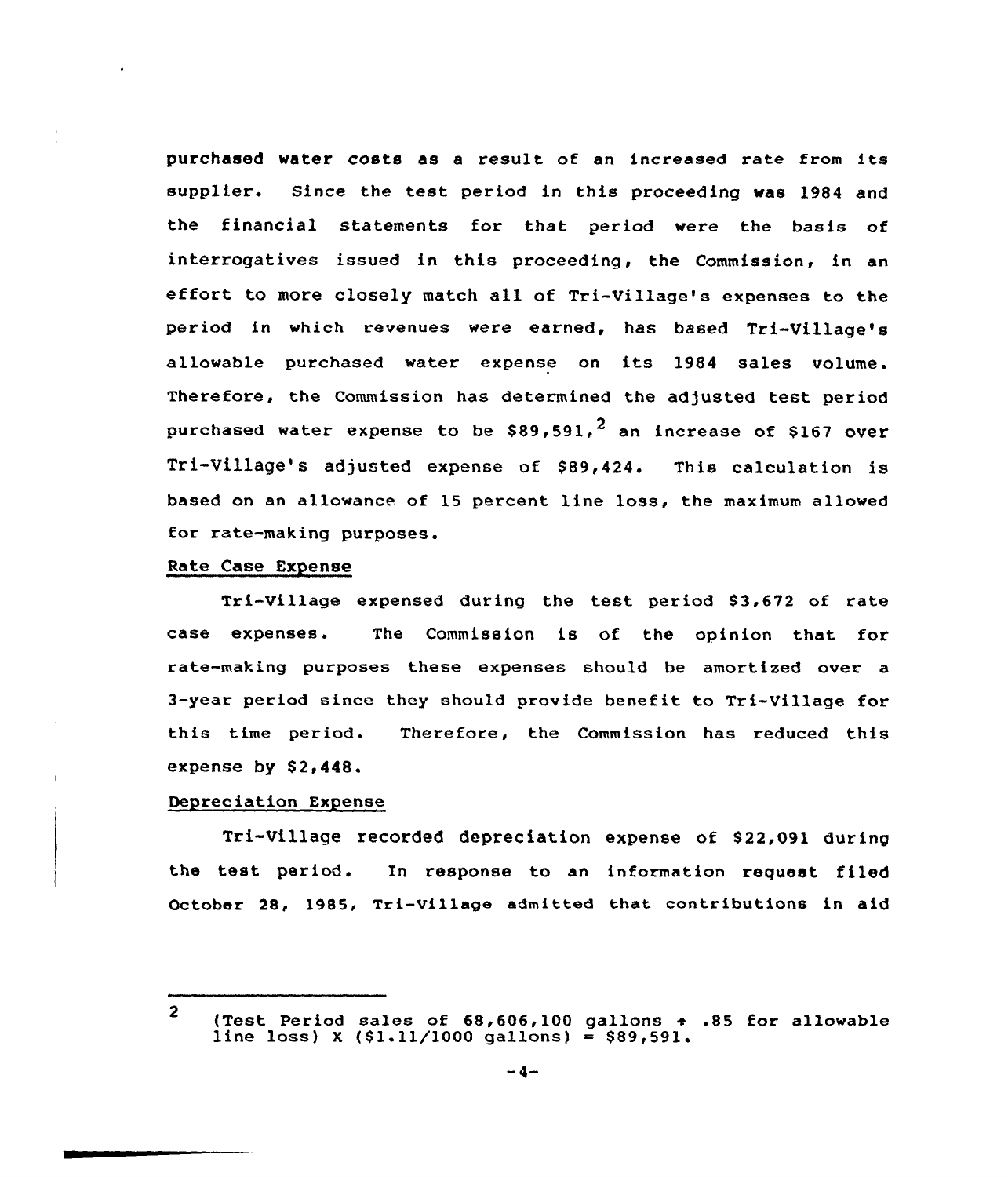of construction were included in determining the above depreciation expense. It is the Commission's practice, not to allow depreciation on contributed property for rate-making purposes. Utilizing Tri-Village's overall depreciation rate of 2.87 percent, <sup>3</sup> the Commission has determined Tri-Village's allowable depreciation expense for rate-making purposes to be  $$16,329.^4$ 

# Interest Expense

Tri-Village incurred interest expense of S6,040 on a loan from Citizens Bank during the test period. Seventy-three thousand dollars of the proposed bond issuance approved herein will be used to retire this loan. Therefore the Commission has eliminated this interest expense in determining Tri-Village's revenue requirement.

Tri-Village's adjusted operations are as follows:

|                                                  | Actual      | <b>Adjustment</b>  | Adjusted  |
|--------------------------------------------------|-------------|--------------------|-----------|
| Operating Revenues                               | \$188,613   | \$42,523           | \$231,136 |
| Operating Expenses                               | 183,665     | <b>&lt;885&gt;</b> | 182,780   |
| Operating Income                                 | $S = 4.948$ | \$43,408           | \$48,356  |
| Short-term Interest                              | 6,040       | < 6,040            | $-0-$     |
| Net Income <loss> Before<br/>Debt Service</loss> | \$< 1,092>  | \$49,448           | \$48,356  |

<sup>3</sup>  $$22,091 \t + \text{plant} \t in service of $768,413 = 2.878$ 

<sup>4</sup>  $(5768, 413$  plant in service - \$199,436 contributions in aid of construction)  $X$  2.87% - \$16,329.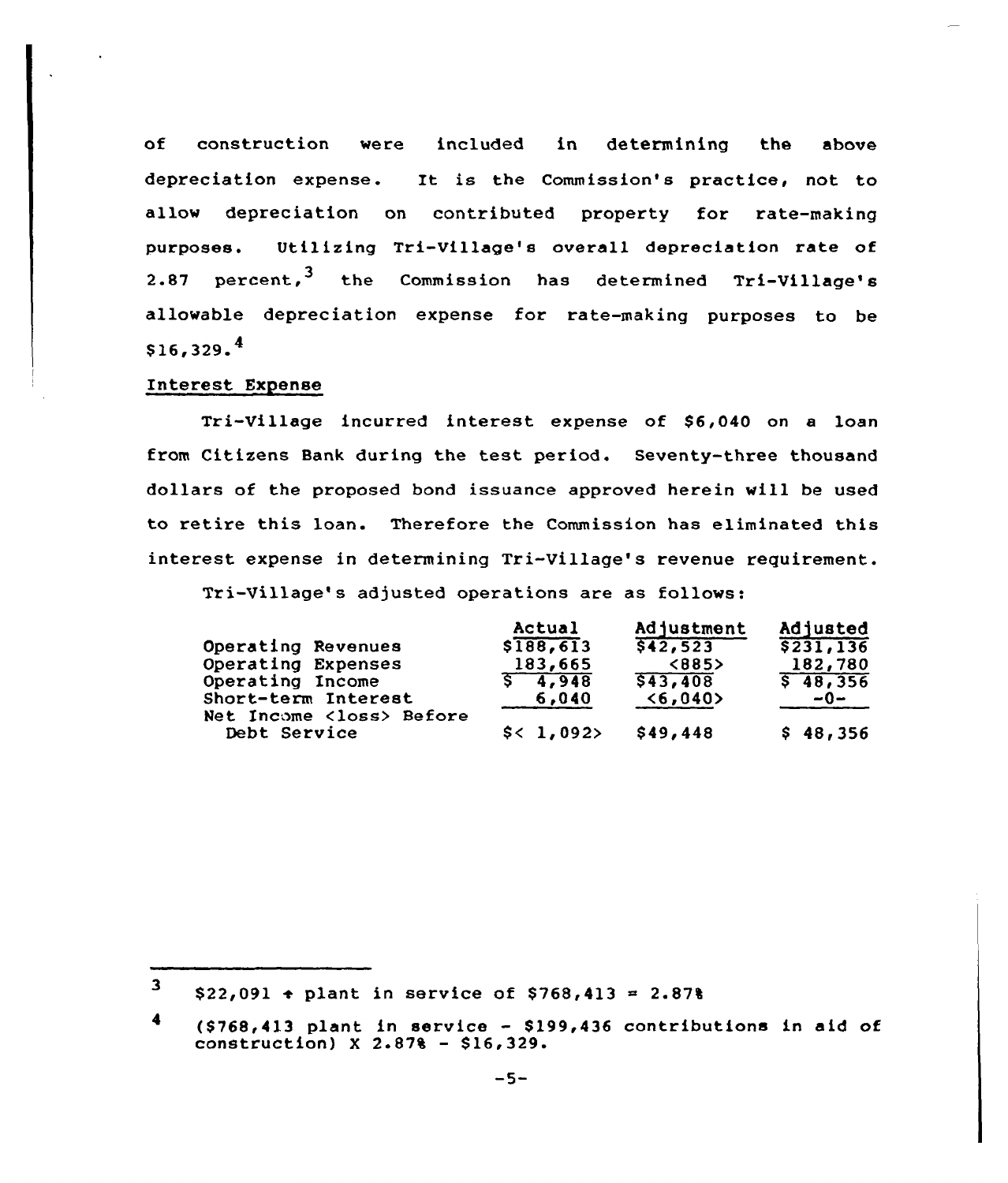## REVENUE REQUIRENENTS

with the proposed bond issuance, Tri-Village will have a debt service requirement of  $$60,533.^5$  The above adjusted operations x'esult in <sup>a</sup> debt service coverage of .8QX. The Commission is of the opinion that this coverage is unfair, unjust and unreasonable. To achieve a debt service coverage of 1.2X, which the Commission is of the opinion is the fair, just and reasonable coverage necessary for Tri-Village to pay its operating expenses and to meet the requirements of its lenders, Tri-Village would reguire revenues of \$ 255,420.

The rates proposed by FmHA in its letter of conditions to  $Tri-Vi11aq$ e, dated March 18, 1985, produce revenues of \$269,775. Based on the differences discussed in the billing analysis section of this Order the Commission finds these rates reasonable. However, at the conclusion of the fixst year's operation with the new rates the Commission vill review Tri-Village's operating revenues to confirm this finding and if necessary take action to adjust Tri-Village's rates.

### Billing Analysis

From January through October of the test year, Tri-Village billed its customers on four sepaxate rate schedules. On October 26, 1984, in Case No. 9025, the Commission entered an Order

<sup>5</sup>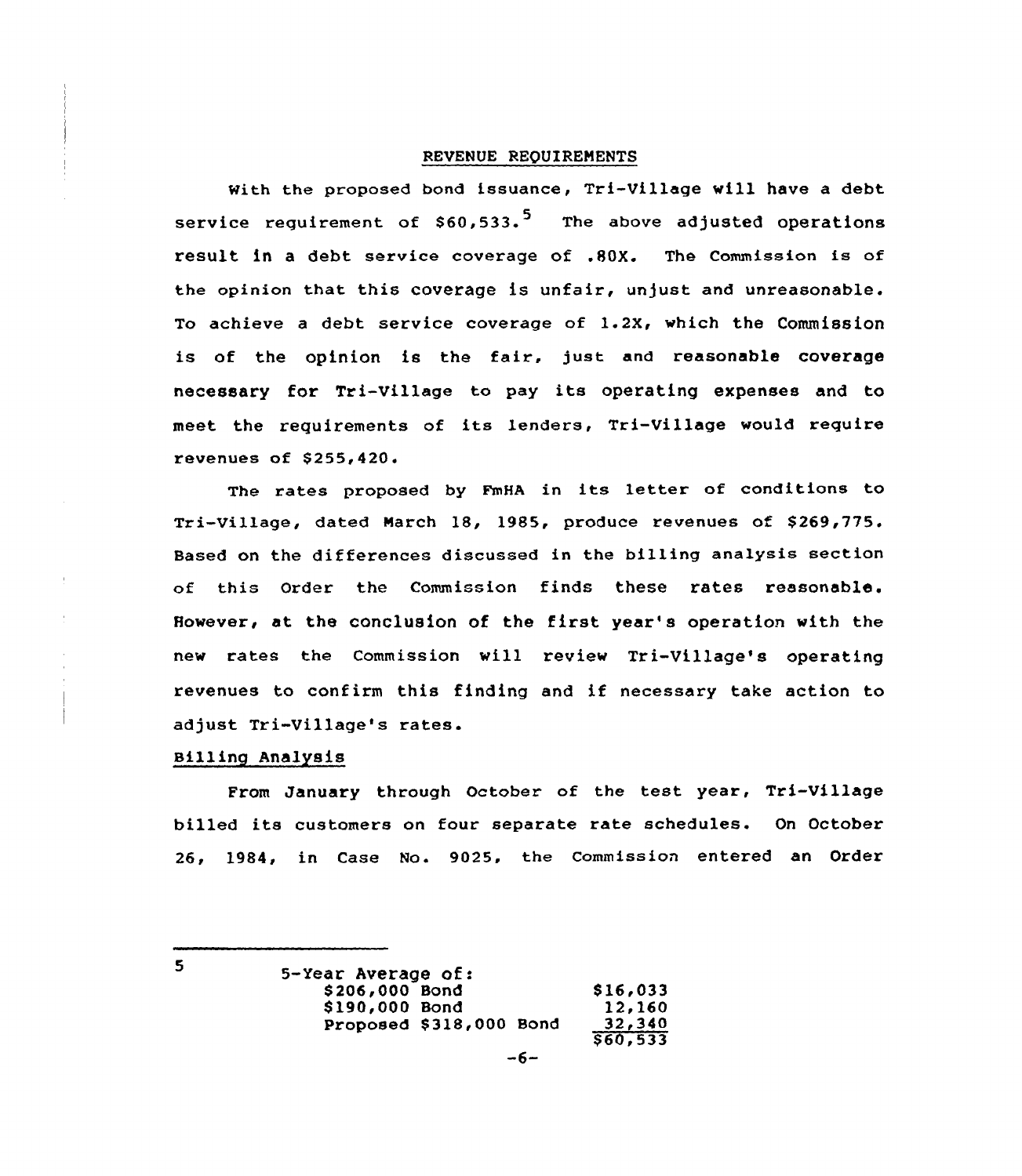adjusting Tri-Village's rates and placing all customers, except bulk sales, on a single rate schedule.

On Pages 5 and 5A and again on Pages 9 and 9A of Exhibit 8 to the application, Tri-Village provided water usage and income data based on current and proposed rates for the existing system; however, Tri-Village did not file billing and usage information sufficient to determine test year revenue.

On September 11 and 12, 1985, Public Service Commission staff performed an on-site billing analysis, copies of which vere provided to Tri-Village at the hearing on April 17, 1986< with a equest that it examine the billing analysis and file either its acceptance or objections thereto. By letter from Tri-Village's Accountant, filed Nay 2, 1986, Tri-Village accepted the billing analysis as correct based upon the billing information provided; however, it was subsequently determined that during the test year meters were not read each month resulting in numerous estimated bills, aome meters were customer read and reflected the minimum usage allowance rather than actual usage; and in some instances where adjustments for leaks were made to amounts billed, such adjustments were not reflected in the usage records, all of which could produce a distortion of the actual usage. In addition, the change in rate design was in effect for only <sup>2</sup> months of the test year and changes in customer usage patterns resulting from this change, if any, would not be reflected in the test year usage data. Thus, the Commission is of the opinion that actual usage and revenue generation may be substantially different than that reflected in the test year billing and usage data.

 $\Delta$ 

 $-7-$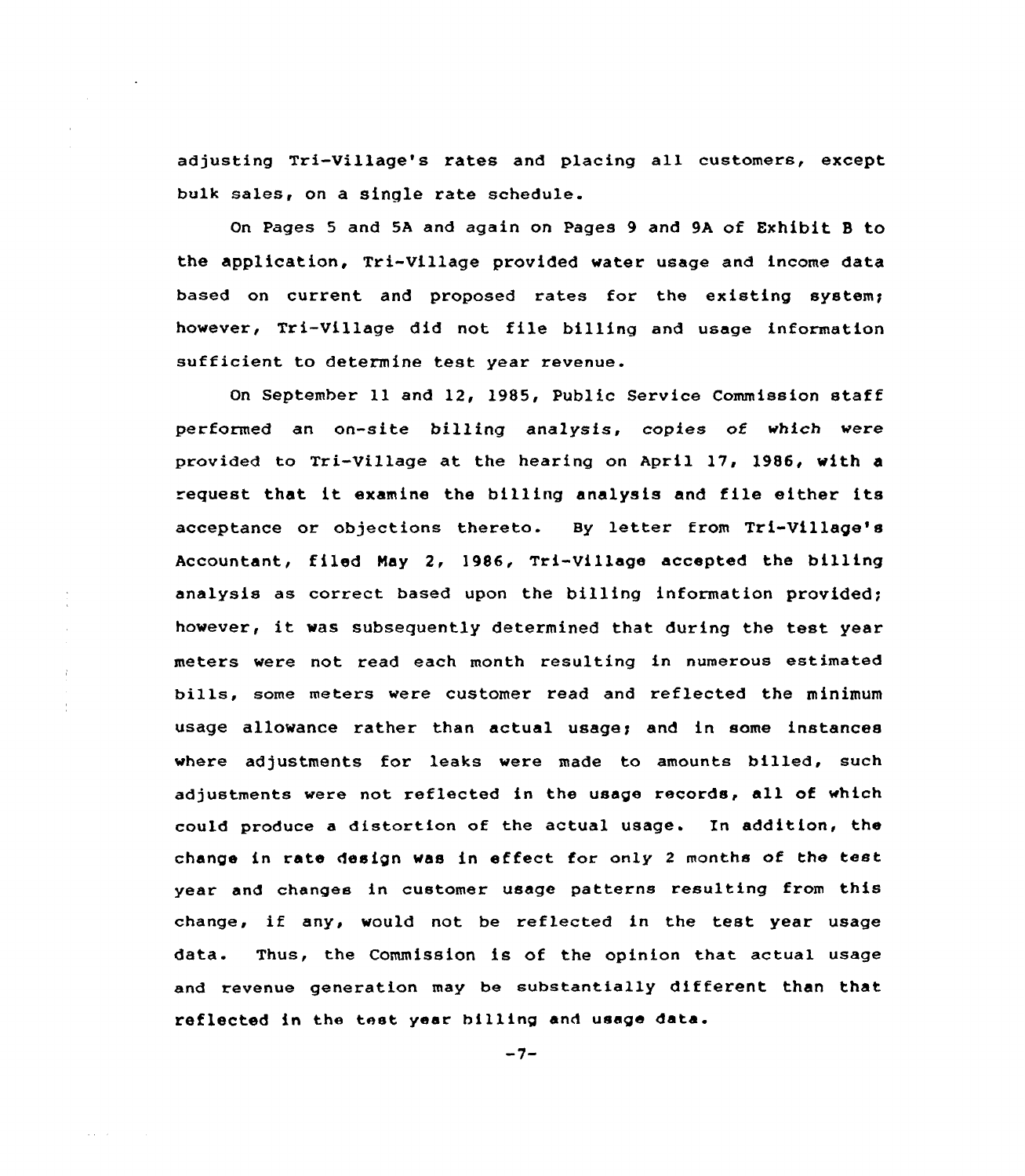Tri-Village is now reading meters on <sup>a</sup> monthly basis and steps are being taken to insure accurate usage records. The Commission urges Tri-village to carefully review all areas which might affect the accurateness of these records and to continue to take appropriate action where indicated.

## Tap Fee and Special Charges

Tri-Village proposed to increase its tap fee for 5/8-inch <sup>x</sup> 3/4-inch meters to \$375, to increase the reconnect charge and to institute a service run fee where the customer makes a special request. The Commission is of the opinion these charges are reasonable and should be approved.

Tri-Village also proposed to establish a flat rate deposit amount of \$25 to begin with all new customers after June 1, 1986. The Commission is of the opinion the proposed deposit should be approved in accordance with the provisions of 807 KAR 5:006, Section 7.

### FINDINGS AND ORDERS

The Commission, aftex consideration of the application and evidence of xecord and being advised, is of the opinion and finds that:

1. Tri-Village's motion to deviate from 807 KAR 5:011, Section 8 (3), should be approved; however,  $Tri-Village$  should exercise care in future notices to make certain that all regulatory requirements are met.

2. Public convenience and necessity require that the construction proposed in Phase II be performed and that a certificate of public convenience and necessity be granted.

 $-8-$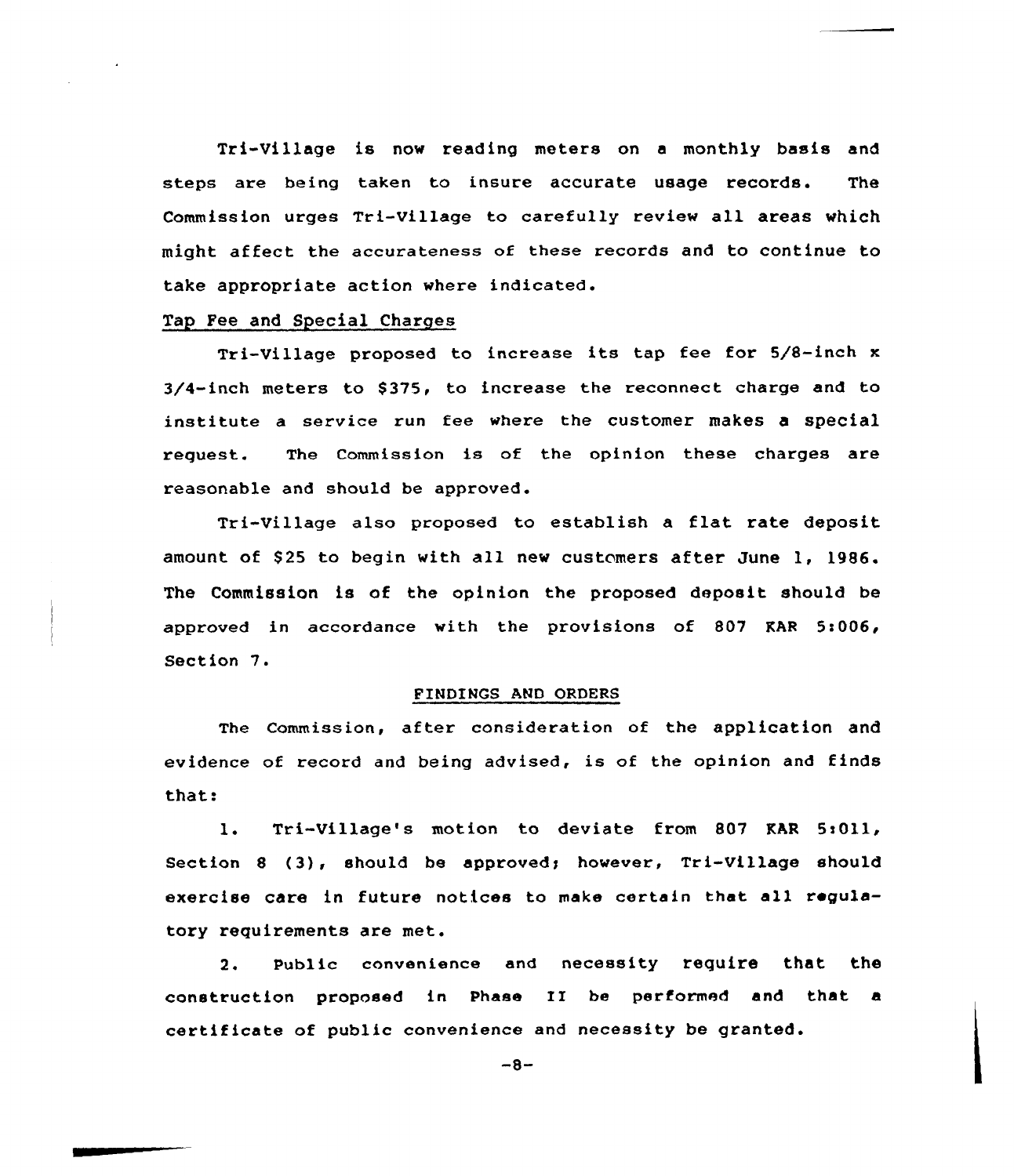3. The proposed project for the Tri-Village water system includes the replacement of two existing water loading stations, the cleaning and painting of the existing water storage tanks, the installation of four meter vaults and one pressure reducing valve and the replacement of one altitude valve and miscellaneous appurtenances. The low bids received for the proposed Phase II construction totaled \$89,050, which will require about \$330,187 in project funding aEter allowances are made for the refinancing of \$ 73,000 in existing debt, fees, contingencies, other indirect costs, the Phase I construction previously approved, additional Phase I engineering fees and additional improvements being considered to utilize any funds remaining after completion of the Phase II construction.

4. Tri-Village should obtain approval from the Commission prior to performing any additional construction not expressly certificated by this Order.

5. Any deviations from the construction herein approved which could adversely affect service to any customer should be done only with the prior approval of this Commission.

6. Tri-Village should furnish duly verified documentation of the total costs of this project including the cost of construction and all other capitalized costs (engineering< legal, administrative, etc. ) within <sup>60</sup> days of the date that construction is substantially completed. Said construction costs should be classified into appropriate plant accounts in accordance with the Uniform System of Accounts for Water Utilities prescribed by this Commission.

 $-9-$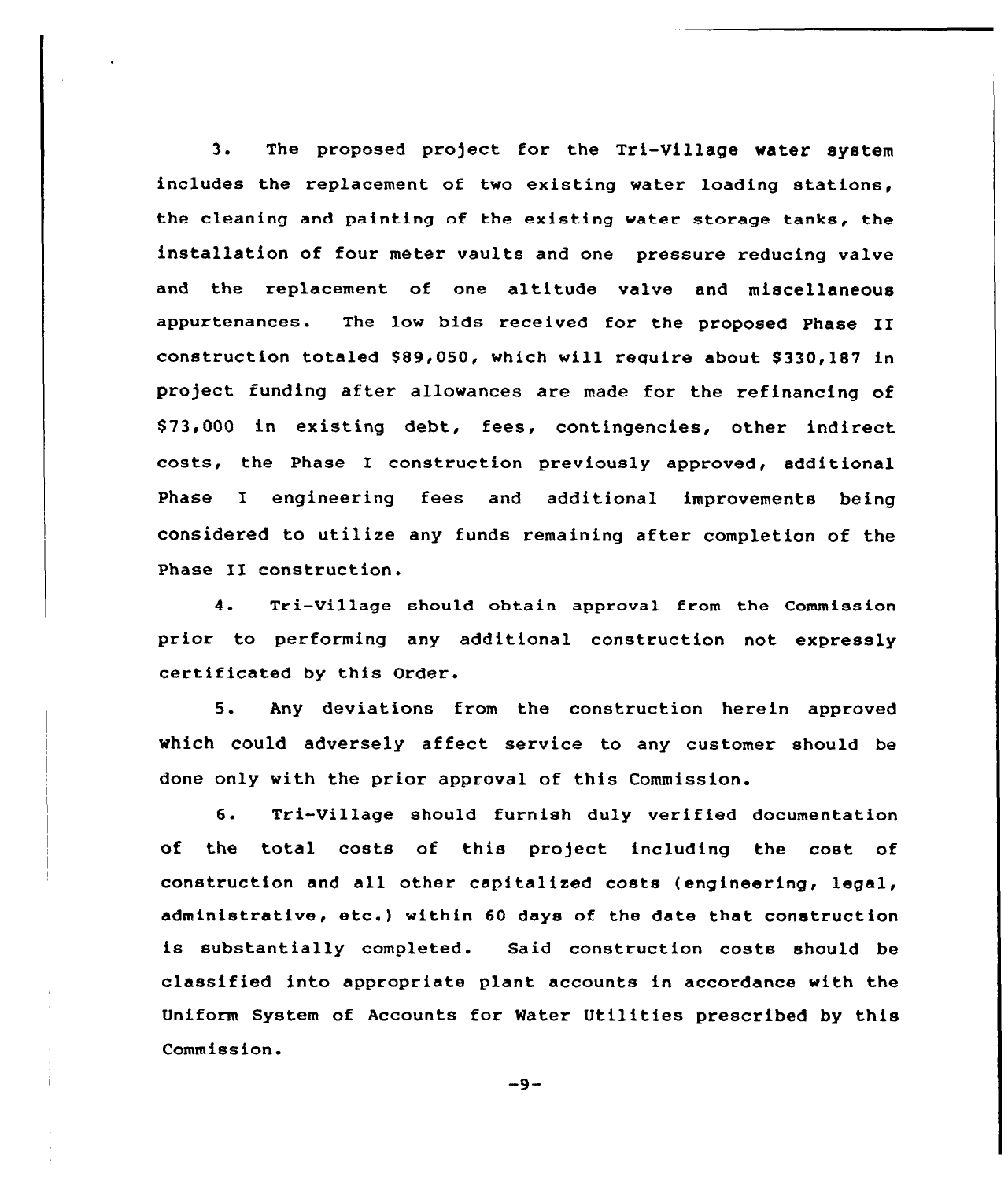7. Tri-Village's contract with its Engineer should require the provision of fu11-time resident inspection under the general supervision of a pxofessional engineer with a Kentucky registration in civil or mechanical engineering to insure that the construction work is done in accordance with the contract plans and specifications and in conformance with the best practices of the construction trades involved in the project.

8. Txi-village should require the Engineer to furnish <sup>a</sup> copy of the "as-built" drawings and <sup>a</sup> signed statement that the construction has been satisfactorily completed in accordance with the contract plans and specifications within 60 days of the date of substantial completion of this construction.

9. <sup>h</sup> 5/8-inch <sup>x</sup> 3/4-inch meter should be the standard customer service meter for all new customers and should be installed at all points of service unless the customer provides sufficient justification for the installation of a larger meter.

10. The financing plan proposed by Tri-Village is for lawful objects within the corporate purposes of its utility operations, is necessary and appropriate for and consistent with the proper performance of sexvices to the public and will not impair its ability to perform these services and should, therefore, be approved.

ll. The financing secured by Tri-Village for this project will be needed to pay for the work herein approved. Tri-Village's financing plan should, therefore, be approved.

12. The rates proposed by Tri-Village in its amended application should be denied upon application of KRS 278.030.

-10-

كالمحاك المرابطة المتابع كمصطرف كالمحا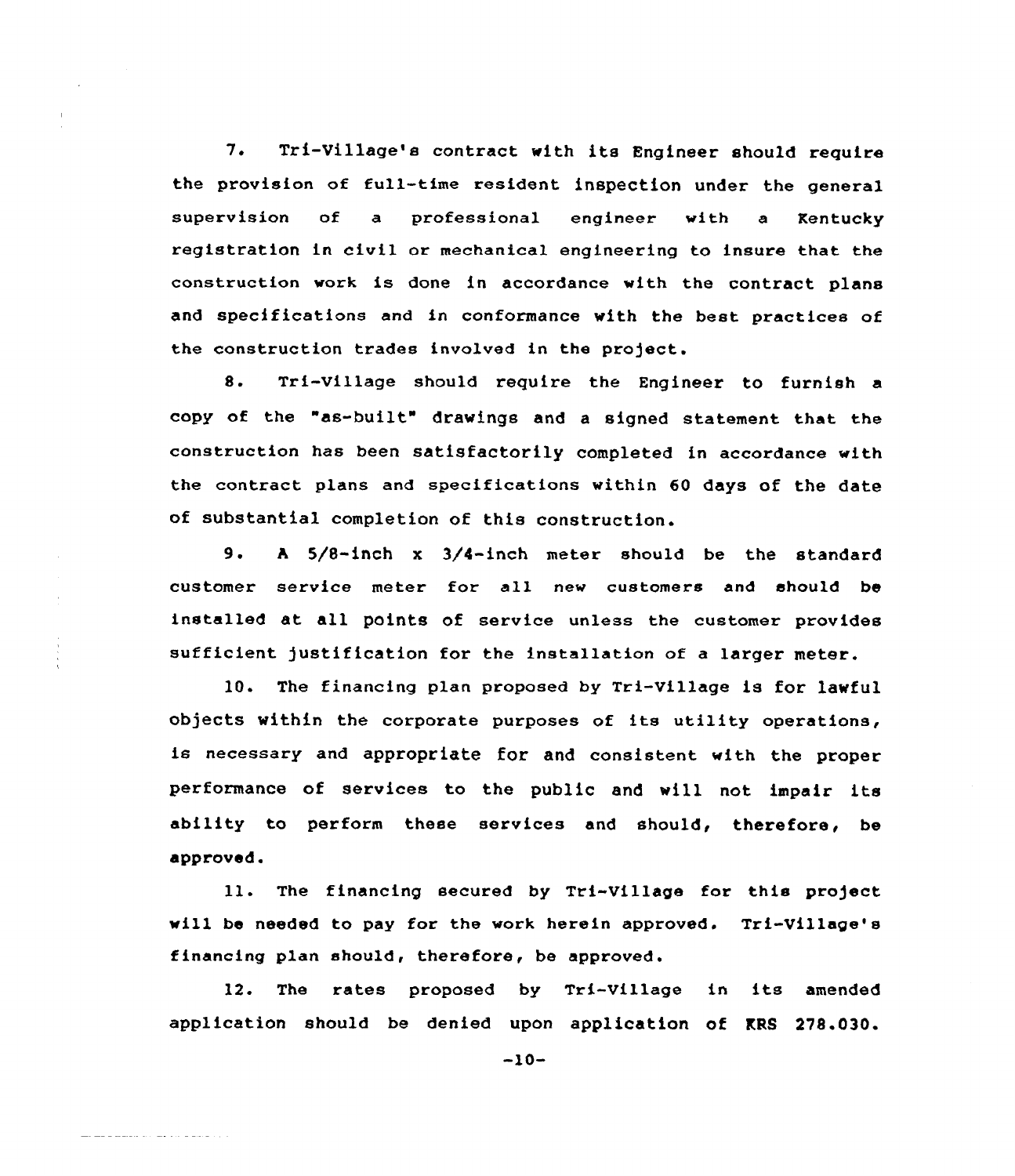13. The rates proposed by FmHA in its letter of conditions to Tri-Village dated Narch 18, 1985, should be accepted as the proper rates to be charged by Tri-Village.

14. The special charges and deposit proposed by Tri-Village are reasonable and should be approved.

15. The basis of the billing analysis submitted by Tri-Village may be deficient for determining future revenue requirements in that estimated usages provided by customex read meters were not verified.

16. The operating revenues of Tri-Village will be examined at the end of the first year's operation under the rates approved in this Order and if necessary adjusted to <sup>a</sup> level adequate to produce the revenue requirements of \$255,420 based on the analysis of customer bills for that period.

IT IS THEREFORE ORDERED that:

and the continuum of the contract  $\mathcal{L}$  . In the contract of the contract of the contract of the contract of the contract of the contract of the contract of the contract of the contract of the contract of the contract

1. Tri-Village's motion to deviate from 807 KAR 5t011, Section <sup>8</sup> (3}, be and it hereby is sustained.

2. Tri-Village be and it hereby is granted <sup>a</sup> certificate of public convenience and necessity to proceed with the proposed construction project as set forth in the drawings and specifications of record herein.

3. Tri-Village's plan of financing consisting of <sup>a</sup> loan from the FmHA in the amount of \$318,000 with an interest rate of <sup>10</sup> percent and <sup>a</sup> 40-year term and \$ 12,187 in local funds be and it hereby is approved.

4. If under new PmHA loan conditions Tri-Village is notified and granted the option of accepting a lower interest rate at

-11-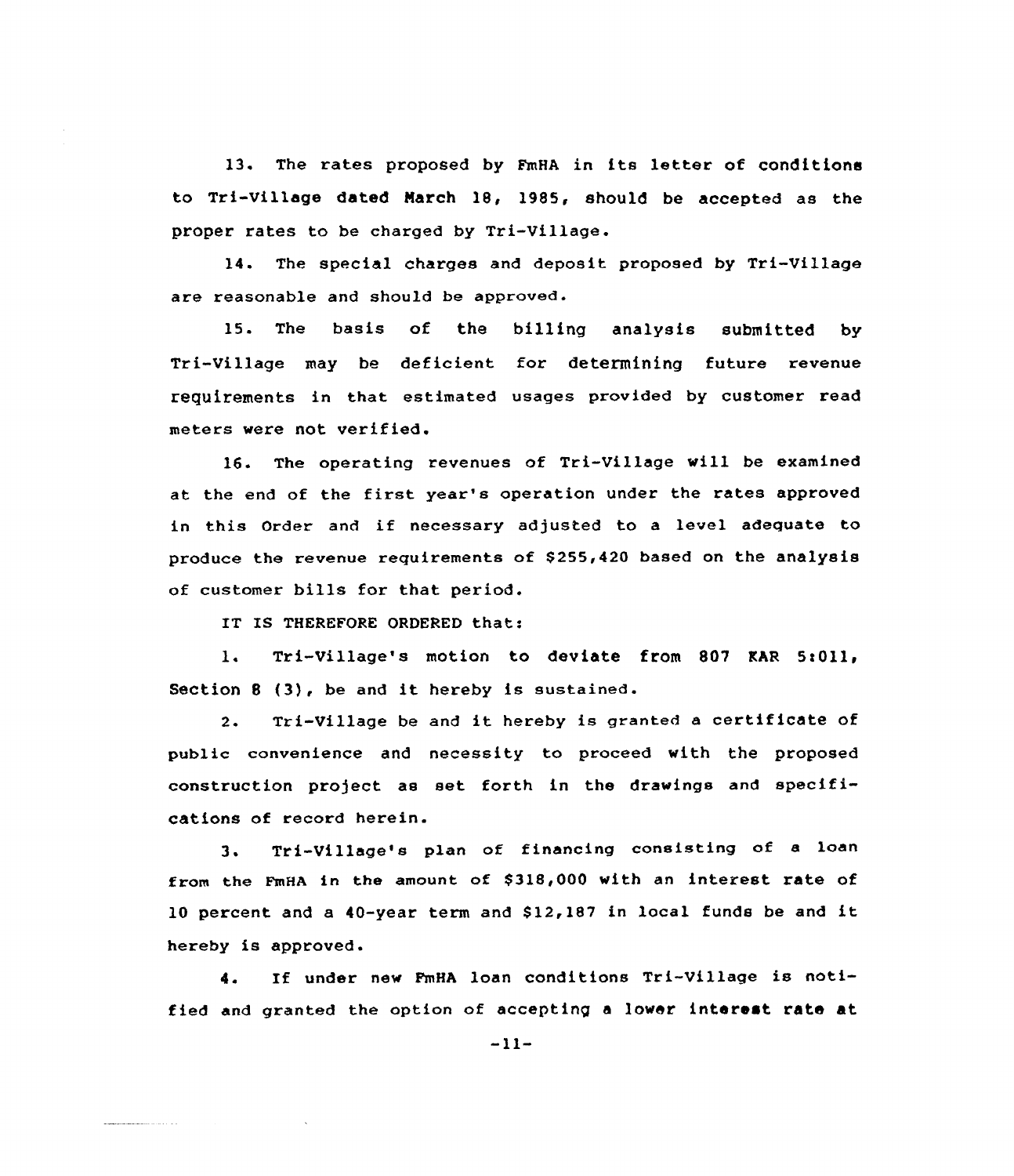the date of closing, Tri-Village shall file with the Commission the FmHA notification of the lower interest rate and shall provide all correspondence from and to FmHA concerning this notification within 30 days of the closing date.

5. Tri-Village shall file a statement of the interest rate accepted from PmHA within 30 days of the date of closing.

6. If Tri-Village accepts an interest rate different from the rate approved herein, it shall file amended pages to its bond resolution and an amended amortization schedule.

7. If Tri-Village is eligible but does not take advantage of <sup>a</sup> lower interest rate at the time of closing, it shall fully document why the lower rate was not accepted showing an analysis of the higher costs associated with the loan over its life.

8. Tri-Village shall comply with all matters set out in Findings <sup>3</sup> through <sup>8</sup> as if the same were individually so ordered.

9. The rates proposed by Tri-Village in its amended application are hereby denied upon application of KRB 278.030.

10. The rates, charges and deposit proposed by PmHA in its letter of conditions as set out in Appendix A be and they hereby are approved for service rendered on and after the date of this Order.

ll. Tri-Village shall provide at the conclusion of the first 12 months using the rates approved herein a billing analysis showing actual usage for that period.

Nothing contained herein shall be deemed a warranty of the Commonwealth of Kentucky, or any agency thereof, of the financing herein authorised.

 $-12-$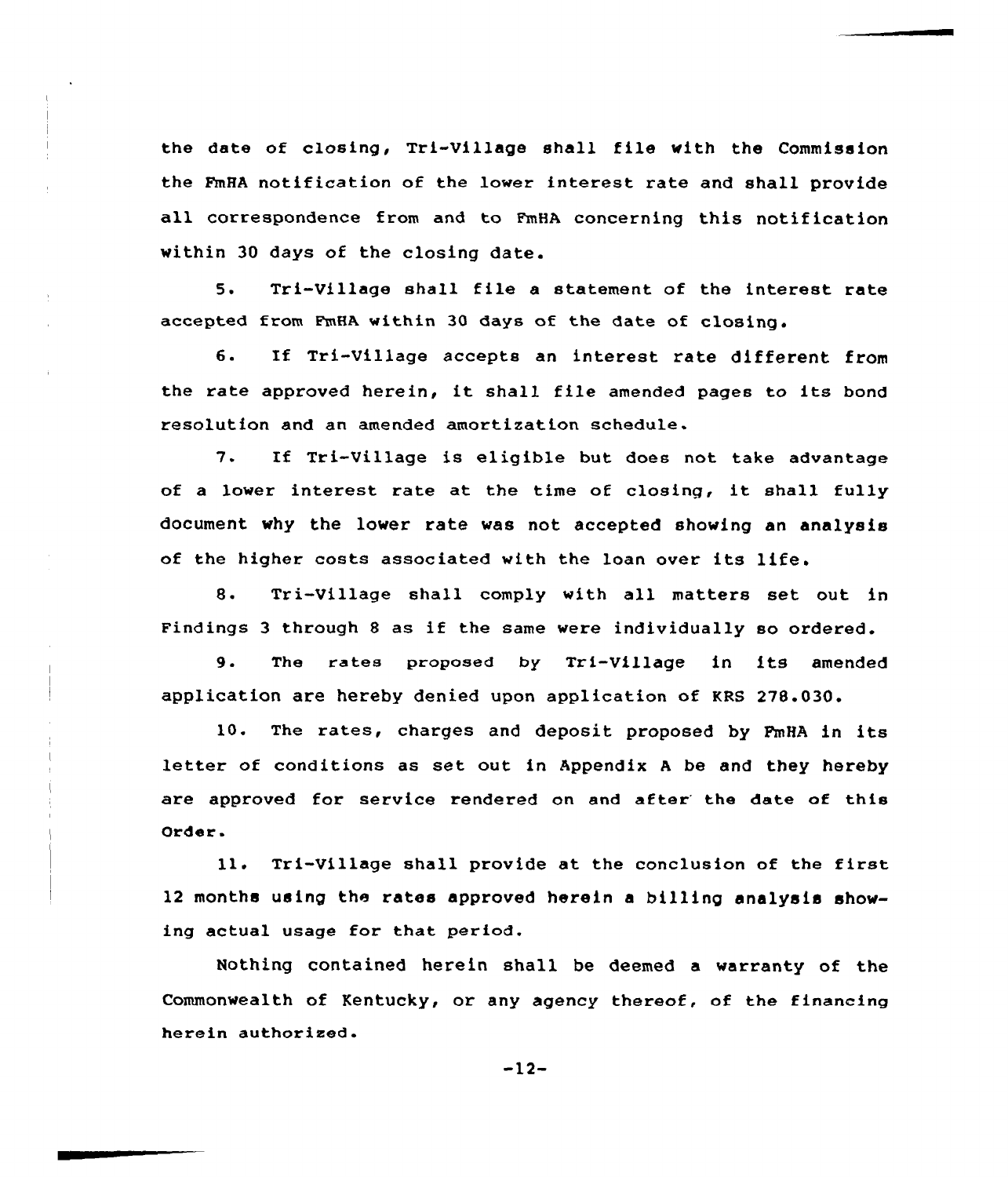Done at Frankfort, Kentucky, this 9th day of May, 1986.

PUBLIC SERVICE COMMISSION

charl 21 kment  $Cha$ I Wice Chairman 1

 $\overline{\mathbf{A}}$ Cgmmissione

ATTEST:

Secretary